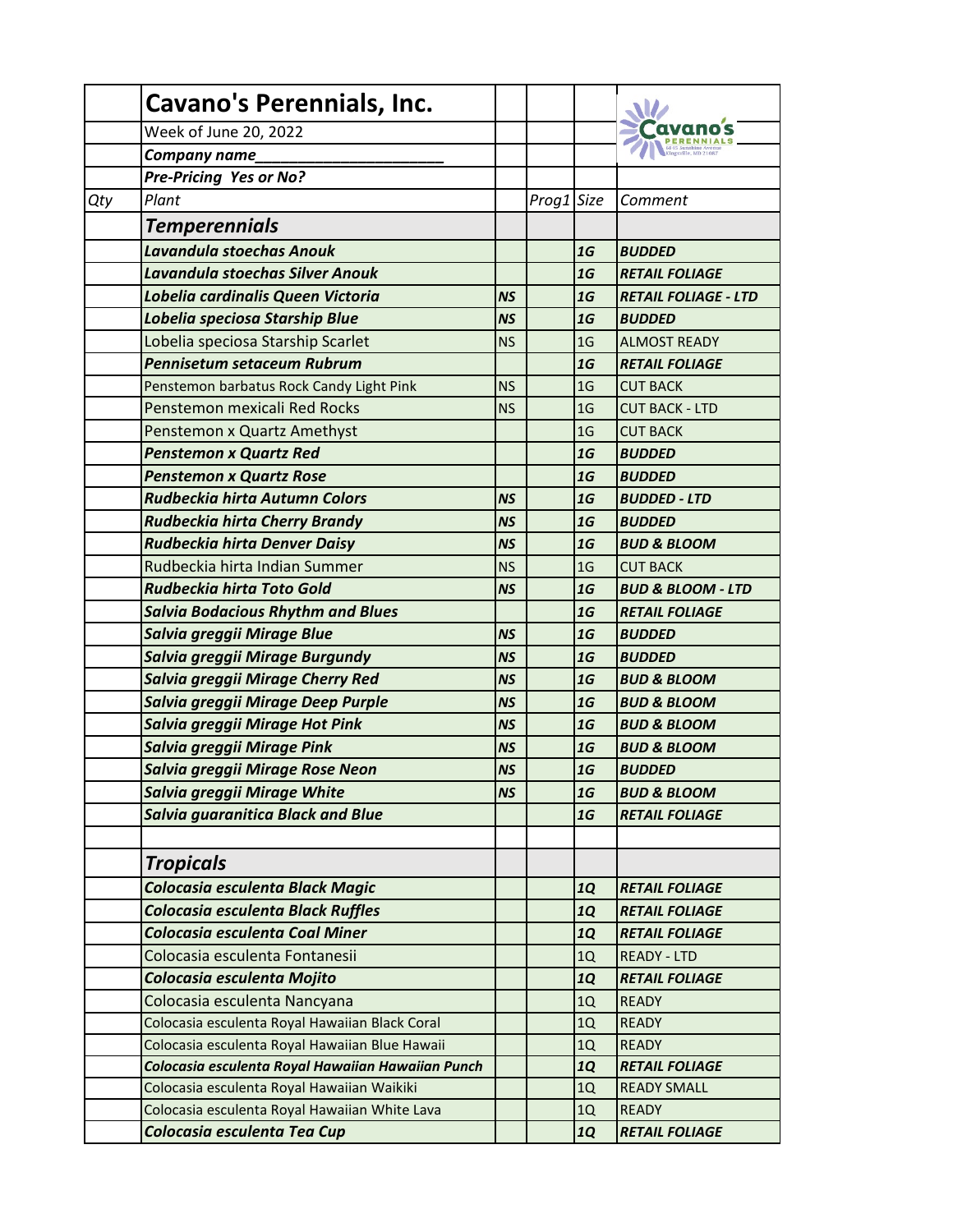| Colocasia esculenta Tropical Storm        |           |    | <b>1Q</b>       | <b>RETAIL FOLIAGE</b>        |
|-------------------------------------------|-----------|----|-----------------|------------------------------|
|                                           |           |    |                 |                              |
| <b>Succulents</b>                         |           |    |                 |                              |
| Delosperma Wheels of Wonder Golden Wonder |           |    | 1G              | <b>BUD &amp; BLOOM - LTD</b> |
| Sedum floriferum Winter Mahogany          |           |    | 1 <sub>G</sub>  | <b>CUT BACK</b>              |
| Sedum reflexum Blue Moon                  |           |    | 1 <sub>G</sub>  | <b>CUT BACK</b>              |
| Sedum reflexum Solar Spice                |           |    | 1 <sub>G</sub>  | <b>CUT BACK</b>              |
| Sedum spurium Pink Cloud                  |           |    | 1Q              | <b>CUT BACK</b>              |
| Sedum tetractinum Coral Reef              |           |    | 1 <sub>G</sub>  | <b>READY</b>                 |
| Sempervivum Kalinda                       |           |    | <b>1Q</b>       | <b>RETAIL FOLIAGE</b>        |
| <b>Sempervivum Royal Ruby</b>             |           |    | 1Q              | <b>RETAIL FOLIAGE</b>        |
| <b>Sempervivum Ruby Heart</b>             |           |    | <b>1Q</b>       | <b>GORGEOUS</b>              |
| <b>Sempervivum Silverine</b>              |           |    | <b>1Q</b>       | <b>RETAIL FOLIAGE</b>        |
| Sempervivum Sunset                        |           |    | <b>1Q</b>       | <b>RETAIL FOLIAGE</b>        |
|                                           |           |    |                 |                              |
| <b>Ferns</b>                              |           |    |                 |                              |
| Arachniodes simplicior                    |           |    | 1Q              | <b>READY - LTD</b>           |
| <b>Athyrium niponicum Metallicum</b>      |           |    | <b>1Q</b>       | <b>RETAIL FOLIAGE</b>        |
| Athyrium niponicum Pewter Lace            |           |    | 1Q              | <b>READY</b>                 |
| Athyrium niponicum Red Beauty             |           |    | 1Q              | <b>READY</b>                 |
| Athyrium niponicum var. pictum            |           |    | 1 <sub>G</sub>  | <b>READY</b>                 |
| Athyrium niponicum var. pictum            |           |    | <b>1Q</b>       | <b>RETAIL FOLIAGE</b>        |
| Athyrium otophorum                        |           |    | 1Q              | <b>READY - LTD</b>           |
| Cyrtomium falcatum Rochfordianum          |           |    | 1Q              | <b>READY - LTD</b>           |
| Cyrtomium x                               |           |    | <b>1Q</b>       | <b>RETAIL FOLIAGE - LTD</b>  |
| Polystichum polyblepharum                 |           |    | 1G              | <b>RETAIL FOLIAGE</b>        |
| Polystichum polyblepharum                 |           |    | <b>1Q</b>       | <b>RETAIL FOLIAGE</b>        |
|                                           |           |    |                 |                              |
| <b>Proven Winners</b>                     |           |    |                 |                              |
| Baptisia x Decadence Blue Bubbly          | <b>NS</b> | PW | 1 <sub>G</sub>  | <b>READY - LTD</b>           |
| Baptisia x Decadence Cherries Jubilee     | <b>NS</b> | PW | 1 <sub>G</sub>  | <b>READY SMALL - LTD</b>     |
| Baptisia x Decadence Deluxe Pink Truffles | NS.       | PW | 1 <sub>G</sub>  | READY - LTD                  |
| Dianthus Fruit Punch Maraschino           |           | PW | 1 <sub>G</sub>  | <b>CUT BACK - LTD</b>        |
| Geranium pratense Boom Chocolatta         |           | PW | 1G              | <b>RETAIL FOLIAGE - LTD</b>  |
| Heuchera Dolce Appletini                  | <b>NS</b> | PW | 1 <sub>G</sub>  | <b>READY SMALL</b>           |
| Heuchera Dolce Cherry Truffles            | <b>NS</b> | PW | 1 <sub>G</sub>  | <b>READY</b>                 |
| <b>Heuchera Dolce Silver Gumdrop</b>      | NS        | PW | 1G              | <b>RETAIL FOLIAGE</b>        |
| Heuchera Primo Black Pearl                | <b>NS</b> | PW | 1 <sub>G</sub>  | READY - LTD                  |
| Heuchera Primo Peachberry Ice             | NS.       | PW | $1\,\rm{G}$     | <b>CUT BACK</b>              |
| <b>Heuchera Primo Wild Rose</b>           | NS        | PW | <b>1G</b>       | <b>RETAIL FOLIAGE - LTD</b>  |
| Monarda didyma Pardon My Cerise           | <b>NS</b> | PW | 1 <sub>G</sub>  | <b>CUT BACK - LTD</b>        |
| Monarda didyma Pardon My Pink             | <b>NS</b> | PW | 1 <sub>G</sub>  | READY - LTD                  |
| Nepeta faassenii Cat's Meow               |           | PW | 1 <sub>G</sub>  | <b>CUT BACK - LTD</b>        |
| Perovskia atriplicifolia Denim 'n Lace    |           | PW | 1 <sub>G</sub>  | <b>READY SMALL</b>           |
| Phlox paniculata Luminary Backlight       | <b>NS</b> | PW | 1 <sub>G</sub>  | <b>READY SMALL - LTD</b>     |
| Phlox paniculata Luminary Opalesence      | NS.       | PW | $1\,\mathrm{G}$ | READY - LTD                  |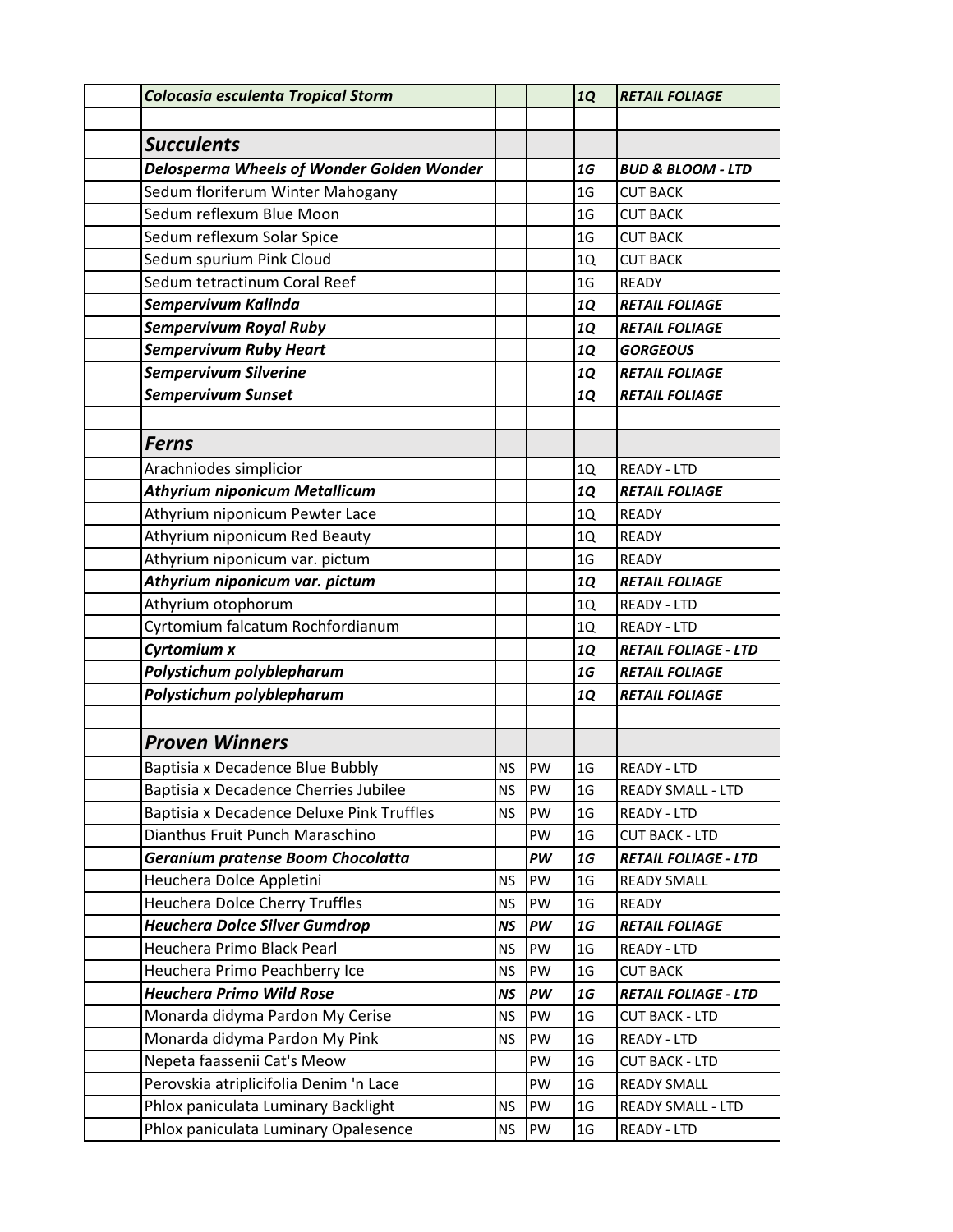| Phlox x Cloudburst                            | <b>NS</b> | PW | 1 <sub>G</sub> | <b>CUT BACK - LTD</b>    |
|-----------------------------------------------|-----------|----|----------------|--------------------------|
| Salvia nemorosa Color Spires Crystal Blue     |           | PW | 1 <sub>G</sub> | <b>CUT BACK - LTD</b>    |
| Salvia nemorosa Color Spires Snow Kiss        |           | PW | 1 <sub>G</sub> | <b>READY - LTD</b>       |
| Salvia nemorosa Color Spires Violet Riot      |           | PW | 1 <sub>G</sub> | <b>CUT BACK - LTD</b>    |
| Salvia nemorosa Pink Profusion                |           | PW | 1 <sub>G</sub> | <b>CUT BACK - LTD</b>    |
|                                               |           |    |                |                          |
| <b>Perennials</b>                             |           |    |                |                          |
| <b>Acanthus Morning Candle</b>                |           |    | 1 <sub>G</sub> | <b>READY SMALL - LTD</b> |
| Acanthus spinosus                             |           |    | 1 <sub>G</sub> | <b>ALMOST READY</b>      |
| Achillea clypeolata Moonshine                 |           |    | 1 <sub>G</sub> | <b>CUT BACK - LTD</b>    |
| Achillea millefolium                          |           |    | 1G             | <b>BUD &amp; BLOOM</b>   |
| Achillea millefolium Desert Eve Red           |           |    | 1Q             | <b>READY</b>             |
| Achillea millefolium Desert Eve Terracotta    |           |    | 1 <sub>G</sub> | <b>CUT BACK</b>          |
| Achillea millefolium Desert Eve Yellow        |           |    | 1 <sub>G</sub> | <b>CUT BACK</b>          |
| Achillea millefolium Desert Eve Yellow        |           |    | <b>1Q</b>      | <b>BUD &amp; BLOOM</b>   |
| Achillea millefolium New Vintage Red          |           |    | 1 <sub>G</sub> | <b>CUT BACK</b>          |
| Achillea millefolium New Vintage Red          |           |    | <b>1Q</b>      | <b>BUD &amp; BLOOM</b>   |
| Achillea millefolium New Vintage Violet       |           |    | <b>1Q</b>      | <b>BUDDED - LTD</b>      |
| Achillea millefolium New Vintage White        |           |    | 1Q             | <b>READY - LTD</b>       |
| Achillea millefolium Paprika                  |           |    | 1 <sub>G</sub> | <b>READY</b>             |
| Achillea millefolium Paprika                  |           |    | 1Q             | <b>CUT BACK</b>          |
| Achillea millefolium Saucy Seduction          |           |    | 1 <sub>G</sub> | <b>READY - LTD</b>       |
| Achillea millefolium Sunny Seduction          |           |    | 1 <sub>G</sub> | <b>CUT BACK</b>          |
| Achillea millefolium Tutti Frutti Pomegranate |           |    | 1 <sub>G</sub> | <b>CUT BACK</b>          |
| Agastache Purple Haze                         | <b>NS</b> |    | 1 <sub>G</sub> | <b>CUT BACK</b>          |
| <b>Agastache Rosie Posie</b>                  | <b>NS</b> |    | 1G             | <b>RETAIL FOLIAGE</b>    |
| Agastache Sunny Sparks Orange Glow            |           |    | 1 <sub>G</sub> | <b>CUT BACK - LTD</b>    |
| Agastache Sunny Sparks Pink Glow              |           |    | 1 <sub>G</sub> | <b>CUT BACK</b>          |
| Agastache foeniculum                          | MA Pol    |    | 1 <sub>G</sub> | <b>CUT BACK - LTD</b>    |
| Agastache x Black Adder                       | <b>NS</b> |    | 1 <sub>G</sub> | <b>READY SMALL</b>       |
| Agastache x Blue Boa                          |           |    | $1\mathsf{G}$  | <b>CUT BACK</b>          |
| <b>Agastache x Blue Fortune</b>               | <b>NS</b> |    | <b>1G</b>      | <b>BUD &amp; BLOOM</b>   |
| Agastache x Blue Fortune                      | <b>NS</b> |    | 1Q             | READY - LTD              |
| Agastache x Bolero                            | <b>NS</b> |    | 1Q             | <b>READY - LTD</b>       |
| Agastache x Kudos Gold                        |           |    | 1G             | <b>CUT BACK - LTD</b>    |
| Agastache x Kudos Mandarin                    |           |    | 1 <sub>G</sub> | <b>READY - LTD</b>       |
| Agastache x Kudos Red                         |           |    | 1 <sub>G</sub> | READY - LTD              |
| Agastache x Kudos Silver Blue                 |           |    | 1 <sub>G</sub> | <b>CUT BACK</b>          |
| Agastache x Kudos Yellow                      |           |    | 1 <sub>G</sub> | <b>CUT BACK - LTD</b>    |
| <b>Agastache x Little Adder</b>               |           |    | <b>1Q</b>      | <b>BUDDED</b>            |
| <b>Agastache x Peachie Keen</b>               |           |    | <b>1G</b>      | <b>BUD &amp; BLOOM</b>   |
| <b>Agastache x Poquito Butter Yellow</b>      |           |    | <b>1Q</b>      | <b>BUD &amp; BLOOM</b>   |
| <b>Agastache x Poquito Lavender</b>           |           |    | <b>1Q</b>      | <b>BUD &amp; BLOOM</b>   |
| <b>Agastache x Poquito Orange</b>             |           |    | <b>1Q</b>      | <b>BUD &amp; BLOOM</b>   |
| <b>Agastache x Tango</b>                      |           |    | <b>1Q</b>      | <b>BUDDED</b>            |
| Artemisia stelleriana Silver Brocade          |           |    | 1Q             | <b>CUT BACK - LTD</b>    |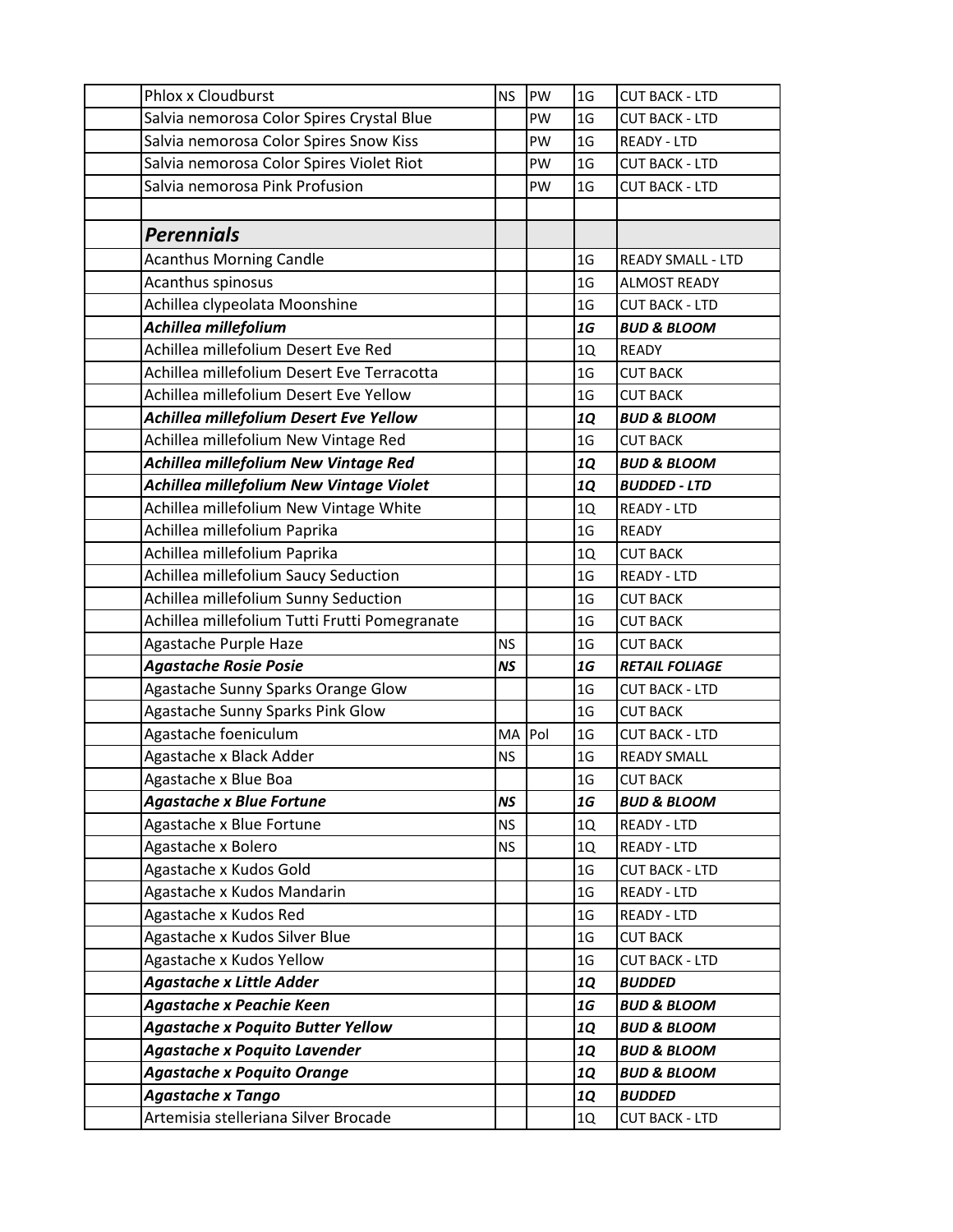| Asclepias tuberosa                       | MA        | Hbt         | 1Q             | <b>CUT BACK</b>        |
|------------------------------------------|-----------|-------------|----------------|------------------------|
| Asclepias tuberosa Hello Yellow          | <b>NS</b> |             | 1Q             | <b>CUT BACK</b>        |
| <b>Aster Wood's Blue</b>                 | <b>NS</b> |             | 1G             | <b>RETAIL FOLIAGE</b>  |
| Aster cordifolius                        | <b>MA</b> | Pol         | 1 <sub>G</sub> | <b>CUT BACK</b>        |
| <b>Aster divaricatus</b>                 | <b>MA</b> |             | 1G             | <b>RETAIL FOLIAGE</b>  |
| <b>Aster ericoides Snow Flurry</b>       | <b>NS</b> | <b>TP</b>   | 1 <sub>G</sub> | <b>READY - LTD</b>     |
| <b>Aster laevis</b>                      | <b>MA</b> | Pol         | 1 <sub>G</sub> | <b>CUT BACK</b>        |
| <b>Aster laevis Bluebird</b>             | <b>NS</b> | <b>MtCC</b> | 1 <sub>G</sub> | <b>CUT BACK</b>        |
| <b>Aster lateriflorus Lady in Black</b>  | <b>NS</b> |             | 1G             | <b>RETAIL FOLIAGE</b>  |
| <b>Aster novae-angliae</b>               | <b>MA</b> | Pol         | 1G             | <b>RETAIL FOLIAGE</b>  |
| Aster novae-angliae Purple Dome          | <b>NS</b> | <b>MtCC</b> | 1G             | <b>READY SMALL</b>     |
| Aster novae-angliae Purple Dome          | <b>NS</b> | <b>MtCC</b> | 1Q             | <b>READY - LTD</b>     |
| Aster novi-belgii                        | <b>MA</b> | <b>Hbt</b>  | 1G             | <b>BUDDED</b>          |
| Aster oblongifolius October Skies        | <b>NS</b> | TP          | 1G             | <b>RETAIL FOLIAGE</b>  |
| Aster oblongifolius Raydon's Favorite    | ΝS        | <b>TP</b>   | 1 <sub>G</sub> | <b>READY</b>           |
| Astilbe chinensis Purple Candles         |           |             | 1 <sub>G</sub> | <b>CUT BACK</b>        |
| Astilbe chinensis Superba                |           |             | 1 <sub>G</sub> | <b>READY</b>           |
| Astilbe chinensis Vision                 |           |             | 1 <sub>G</sub> | <b>READY</b>           |
| Astilbe chinensis Vision in Pink         |           |             | 1 <sub>G</sub> | <b>READY - LTD</b>     |
| Astilbe x Deutschland                    |           |             | 1 <sub>G</sub> | <b>READY</b>           |
| Astilbe x Fanal                          |           |             | 1 <sub>G</sub> | <b>READY</b>           |
| Astilbe x Snowdrift                      |           |             | 1 <sub>G</sub> | <b>READY</b>           |
| Baptisia x American Gold Finch           | <b>NS</b> |             | 1 <sub>G</sub> | <b>READY - LTD</b>     |
| Baptisia x Grape Taffy                   | <b>NS</b> |             | 1 <sub>G</sub> | <b>READY - LTD</b>     |
| Belamcanda chinensis                     |           |             | 1 <sub>G</sub> | <b>CUT BACK</b>        |
| <b>Bergenia x Bressingham White</b>      |           |             | 1G             | <b>RETAIL FOLIAGE</b>  |
| <b>Bergenia x Dragonfly Sakura</b>       |           |             | <b>1Q</b>      | <b>RETAIL FOLIAGE</b>  |
| Bergenia x Spring Fling                  |           |             | 1 <sub>G</sub> | <b>READY SMALL</b>     |
| <b>Bergenia x Spring Fling</b>           |           |             | <b>1Q</b>      | <b>RETAIL FOLIAGE</b>  |
| Brunnera Alexandria                      |           |             | 1G             | <b>CUT BACK - LTD</b>  |
| Brunnera macrophylla Jack Frost          |           |             | 1Q             | <b>READY</b>           |
| Brunnera macrophylla Silver Heart        |           |             | 1 <sub>G</sub> | <b>READY</b>           |
| Campanula Spring Bell Blue               |           |             | 1 <sub>G</sub> | <b>CUT BACK - LTD</b>  |
| Campanula Spring Bell White              |           |             | 1 <sub>G</sub> | <b>CUT BACK</b>        |
| Campanula x Birch Hybrid                 |           |             | 1G             | <b>BUD &amp; BLOOM</b> |
| Centaurea montana                        |           |             | 1Q             | <b>CUT BACK - LTD</b>  |
| Centaurea montana Amethyst Dream         |           |             | 1 <sub>G</sub> | <b>CUT BACK - LTD</b>  |
| Centaurea montana Amethyst in Snow       |           |             | 1 <sub>G</sub> | <b>CUT BACK - LTD</b>  |
| Cerastium tomentosum                     |           |             | 1Q             | <b>READY</b>           |
| Ceratostigma plumbaginoides              |           |             | 1G             | <b>BUDDED - LTD</b>    |
| Chelone Iyonii Hot Lips                  | <b>NS</b> |             | 1 <sub>G</sub> | <b>READY</b>           |
| <b>Chelone Iyonii Hot Lips</b>           | <b>NS</b> |             | <b>1Q</b>      | <b>RETAIL FOLIAGE</b>  |
| Chelone Iyonii Tiny Tortuga              | <b>NS</b> |             | 1 <sub>G</sub> | <b>ALMOST READY</b>    |
| Chelone Iyonii Tiny Tortuga              | <b>NS</b> |             | 1Q             | READY                  |
| <b>Coreopsis Big Bang Cosmic Eye</b>     | <b>NS</b> |             | 1G             | <b>BUDDED</b>          |
| Coreopsis Big Bang Full Moon             | <b>NS</b> |             | 1 <sub>G</sub> | <b>CUT BACK</b>        |
| <b>Coreopsis Big Bang Mercury Rising</b> | <b>NS</b> |             | 1 <sub>G</sub> | <b>CUT BACK</b>        |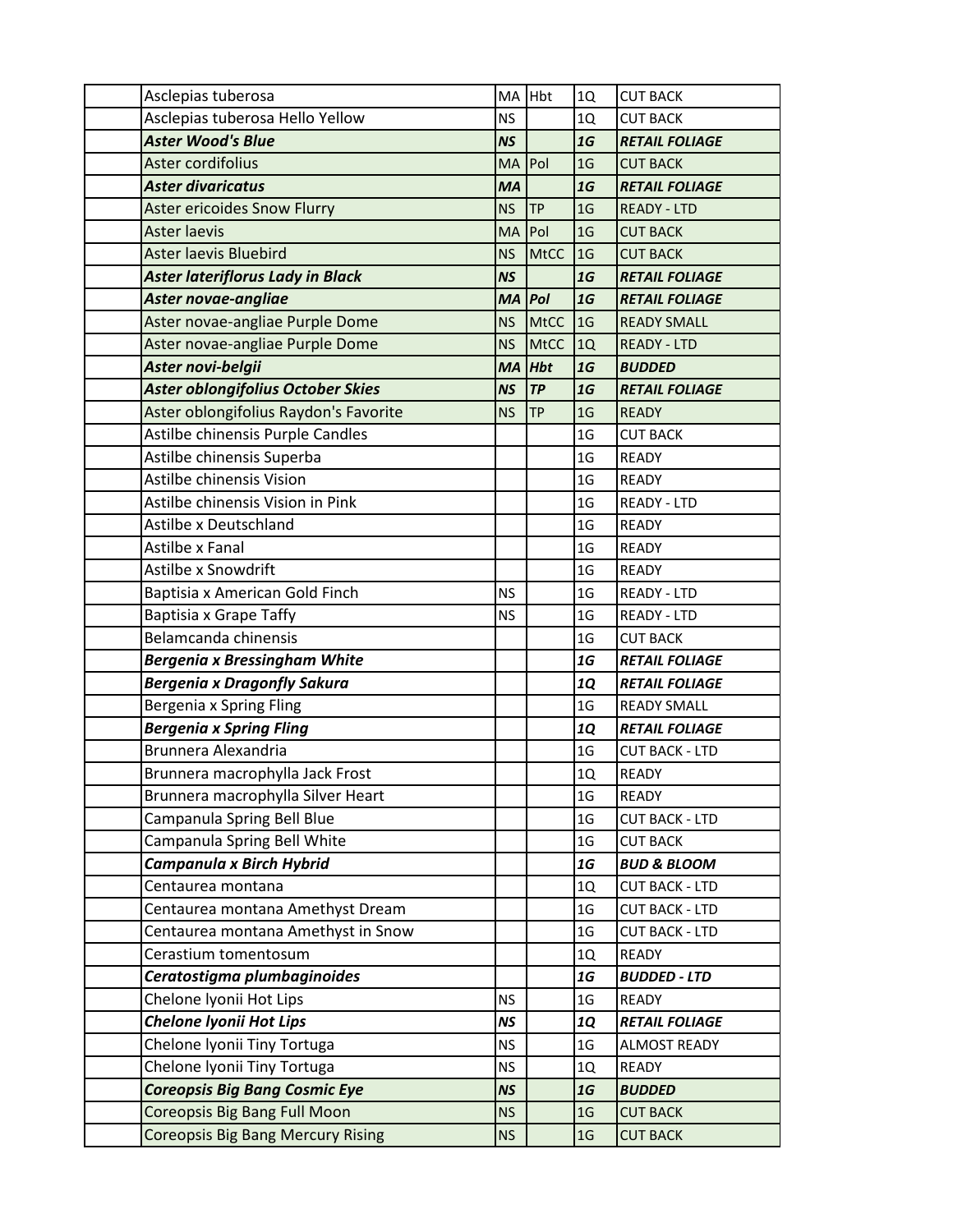| Coreopsis Li'l Bang Red Elf                                                  | <b>NS</b>              |             | 1Q                          | <b>READY SMALL</b>                     |
|------------------------------------------------------------------------------|------------------------|-------------|-----------------------------|----------------------------------------|
| Coreopsis Sizzle & Spice Curry Up                                            | <b>NS</b>              |             | 1Q                          | <b>CUT BACK</b>                        |
| <b>Coreopsis Uptick Cream</b>                                                | <b>NS</b>              |             | 1 <sub>G</sub>              | <b>CUT BACK</b>                        |
| <b>Coreopsis Uptick Cream</b>                                                | <b>NS</b>              |             | 1Q                          | <b>CUT BACK</b>                        |
| <b>Coreopsis Uptick Cream &amp; Red</b>                                      | <b>NS</b>              |             | 1G                          | <b>BUDDED</b>                          |
| Coreopsis Uptick Gold & Bronze                                               | <b>NS</b>              |             | 1 <sub>G</sub>              | <b>READY</b>                           |
| <b>Coreopsis Uptick Yellow &amp; Red</b>                                     | <b>NS</b>              |             | 1G                          | <b>BUD &amp; BLOOM</b>                 |
| <b>Coreopsis grandiflora Early Sunrise</b>                                   | <b>NS</b>              |             | 1G                          | <b>BUD &amp; BLOOM</b>                 |
| Coreopsis rosea                                                              | <b>MA</b>              | Pol         | 1G                          | <b>BUDDED</b>                          |
| Coreopsis rosea                                                              | <b>MA</b>              | Pol         | <b>1Q</b>                   | <b>BUDDED</b>                          |
| Coreopsis tripteris Gold Standard                                            | <b>NS</b>              | <b>MtCC</b> | 1 <sub>G</sub>              | <b>READY</b>                           |
| Coreopsis verticillata                                                       | <b>MA</b>              | <b>TP</b>   | 1 <sub>G</sub>              | <b>READY - LTD</b>                     |
| Coreopsis verticillata Moonbeam                                              | <b>NS</b>              |             | 1Q                          | <b>CUT BACK</b>                        |
| Coreopsis verticillata Zagreb                                                | MA                     | Pol         | 1 <sub>G</sub>              | <b>READY</b>                           |
| Coreopsis verticillata Zagreb                                                | MA                     | Pol         | 1Q                          | <b>READY SMALL - LTD</b>               |
| <b>Coreopsis x Gilded Lace</b>                                               | <b>NS</b>              | TP          | 1G                          | <b>BUDDED</b>                          |
| Crocosmia x Ember Glow                                                       |                        |             | 1 <sub>G</sub>              | <b>READY</b>                           |
| Crocosmia x Emily Mckenzie                                                   |                        |             | 1 <sub>G</sub>              | <b>READY SMALL</b>                     |
| Crocosmia x Lucifer                                                          |                        |             | 1 <sub>G</sub>              | <b>READY - LTD</b>                     |
| Crocosmia x Norwich                                                          |                        |             | 1 <sub>G</sub>              | <b>READY</b>                           |
| <b>Dianthus Tiny Rubies</b>                                                  |                        |             | 1Q                          | <b>CUT BACK</b>                        |
| Digitalis grandiflora                                                        |                        |             | 1Q                          | <b>CUT BACK - LTD</b>                  |
| <b>Echinacea Sombrero Blanco</b>                                             | <b>NS</b>              | <b>TP</b>   | 1G                          | <b>BUDDED</b>                          |
| <b>Echinacea Sombrero Poco Hot Coral</b>                                     | <b>NS</b>              | TP          | 1G                          | <b>BUDDED</b>                          |
| Echinacea pallida                                                            | MA                     | Pol         | 1 <sub>G</sub>              | <b>READY</b>                           |
| Echinacea pallida Hula Dancer                                                | <b>NS</b>              |             | 1 <sub>G</sub>              | <b>READY</b>                           |
| Echinacea purpurea                                                           | MA                     | <b>Hbt</b>  | 1 <sub>G</sub>              | <b>CUT BACK</b>                        |
| Echinacea purpurea                                                           | MA                     | Hbt         | 1Q                          | <b>READY</b>                           |
| <b>Echinacea purpurea Cheyenne Spirit</b>                                    | <b>NS</b>              |             | 1G                          | <b>BUD &amp; BLOOM</b>                 |
| <b>Echinacea purpurea Cheyenne Spirit</b>                                    | <b>NS</b>              |             | <b>1Q</b>                   | <b>BUD &amp; BLOOM</b>                 |
| Echinacea purpurea Fragrant Angel                                            | <b>NS</b>              | <b>TP</b>   | 1 <sub>G</sub>              | <b>CUT BACK</b>                        |
| Echinacea purpurea Pica Bella                                                | <b>NS</b>              | <b>TP</b>   | 1 <sub>G</sub>              | <b>READY - LTD</b>                     |
| Echinacea purpurea Pow Wow White                                             | <b>NS</b>              | TP          | 1 <sub>G</sub>              | <b>READY SMALL</b>                     |
| Echinacea purpurea Pow Wow Wild Berry                                        | <b>NS</b>              |             | 1 <sub>G</sub>              | <b>ALMOST READY</b>                    |
| <b>Echinacea purpurea Pow Wow Wild Berry</b><br>Echinacea purpurea Ruby Star | <b>NS</b>              | TP          | <b>1Q</b><br>1 <sub>G</sub> | <b>BUD &amp; BLOOM</b><br><b>READY</b> |
| <b>Echinacea purpurea Sensation Pink</b>                                     | <b>NS</b><br><b>NS</b> | TP          | 1G                          | <b>BUDDED</b>                          |
| <b>Echinacea purpurea Sensation Pink</b>                                     | <b>NS</b>              | TP          |                             |                                        |
|                                                                              |                        |             | <b>1Q</b>                   | <b>BUDDED</b><br><b>READY SMALL</b>    |
| Echinacea purpurea White Swan<br><b>Echinacea purpurea White Swan</b>        | <b>NS</b><br><b>NS</b> |             | 1 <sub>G</sub><br><b>1Q</b> | <b>BUDDED</b>                          |
| Echinacea x Butterfly Julia                                                  | <b>NS</b>              | <b>TP</b>   | 1 <sub>G</sub>              | <b>READY</b>                           |
| <b>Echinacea x Butterfly Postman</b>                                         | <b>NS</b>              | <b>TP</b>   | 1 <sub>G</sub>              | <b>READY SMALL</b>                     |
| <b>Echinacea x Butterfly Postman</b>                                         | <b>NS</b>              | TP          | <b>1Q</b>                   | <b>RETAIL FOLIAGE</b>                  |
| <b>Echinacea x Glowing Dream</b>                                             | <b>NS</b>              | TP          | 1G                          | <b>BUDDED</b>                          |
| <b>Echinacea x Glowing Dream</b>                                             | <b>NS</b>              | TP          | <b>1Q</b>                   | <b>BUD &amp; BLOOM - LTD</b>           |
| Echinacea x Kismet Intense Orange                                            | <b>NS</b>              | <b>TP</b>   | 1 <sub>G</sub>              | <b>READY</b>                           |
| Echinacea x Kismet Intense Orange                                            | <b>NS</b>              | <b>TP</b>   | 1Q                          | <b>READY - LTD</b>                     |
|                                                                              |                        |             |                             |                                        |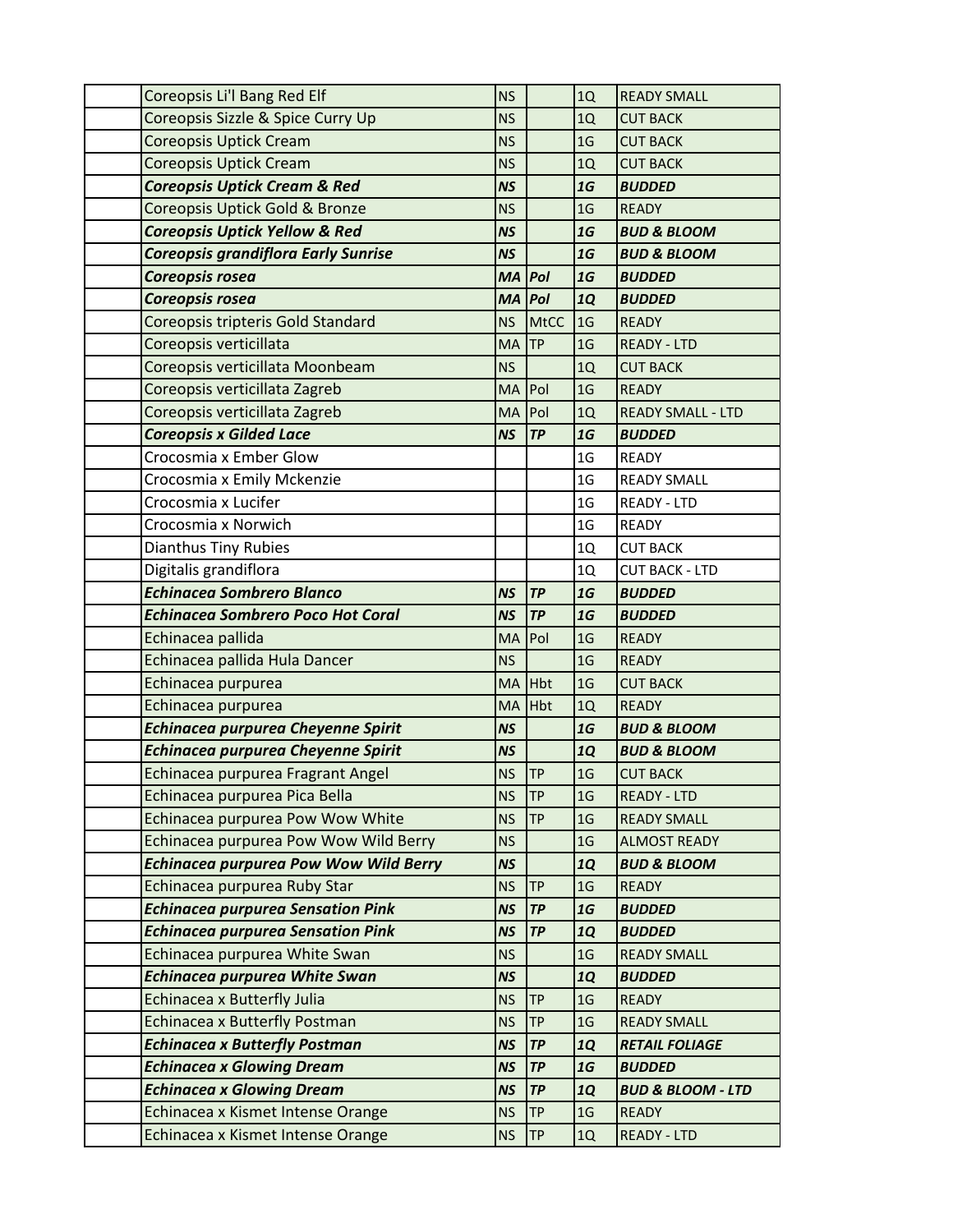| Echinacea x Kismet Raspberry                                           | <b>NS</b>              | <b>TP</b>       | 1 <sub>G</sub> | <b>CUT BACK</b>                       |
|------------------------------------------------------------------------|------------------------|-----------------|----------------|---------------------------------------|
| Eryngium planum Blauer Zwerg                                           |                        |                 | 1 <sub>G</sub> | <b>READY</b>                          |
| <b>Eupatorium maculatum Phantom</b>                                    | <b>NS</b>              |                 | 1G             | <b>RETAIL FOLIAGE - LTD</b>           |
| Gaillardia Mesa Bright Bicolor                                         | <b>NS</b>              |                 | 1Q             | <b>CUT BACK - LTD</b>                 |
| Gaillardia Mesa Peach                                                  | <b>NS</b>              |                 | 1Q             | <b>CUT BACK</b>                       |
| Gaillardia Mesa Red                                                    | <b>NS</b>              |                 | 1Q             | <b>CUT BACK - LTD</b>                 |
| Gaillardia Mesa Yellow                                                 | <b>NS</b>              |                 | 1Q             | <b>CUT BACK - LTD</b>                 |
| Gaillardia Spintop Copper Sun                                          | <b>NS</b>              |                 | 1 <sub>G</sub> | <b>CUT BACK</b>                       |
| Gaillardia Spintop Orange Halo                                         | <b>NS</b>              |                 | 1G             | <b>BUD &amp; BLOOM</b>                |
| <b>Gaillardia Spintop Red</b>                                          | <b>NS</b>              |                 | 1G             | <b>BUD &amp; BLOOM</b>                |
| <b>Gaillardia Spintop Red Starburst</b>                                | <b>NS</b>              |                 | 1G             | <b>BUD &amp; BLOOM</b>                |
| <b>Gaillardia Spintop Yellow Touch</b>                                 | <b>NS</b>              |                 | 1G             | <b>BUD &amp; BLOOM - LTD</b>          |
| Gaillardia aristata Arizona Apricot                                    | <b>NS</b>              |                 | 1G             | <b>BUDDED</b>                         |
| Gaillardia aristata Arizona Red Shades                                 | <b>NS</b>              |                 | 1G             | <b>BUD &amp; BLOOM</b>                |
| Gaillardia aristata Barbican Red                                       | <b>NS</b>              |                 | 1G             | <b>BUD &amp; BLOOM</b>                |
| Gaillardia aristata Barbican Yellow-Red Ring                           | <b>NS</b>              |                 | 1 <sub>G</sub> | <b>CUT BACK</b>                       |
| Gaillardia aristata Goblin                                             | <b>NS</b>              |                 | 1 <sub>G</sub> | <b>CUT BACK - LTD</b>                 |
| Galium odoratum                                                        |                        |                 | <b>1Q</b>      | <b>RETAIL FOLIAGE</b>                 |
| Gaura lindheimeri Gaudi Red                                            | <b>NS</b>              |                 | 1 <sub>G</sub> | <b>CUT BACK - LTD</b>                 |
| Gaura lindheimeri Little Janie                                         | <b>NS</b>              |                 | 1G             | <b>BUD &amp; BLOOM - LTD</b>          |
| Gaura lindheimeri Whirling Butterflies                                 | <b>NS</b>              |                 | 1 <sub>G</sub> | <b>READY - LTD</b>                    |
| <b>Geranium Blushing Turtle</b>                                        |                        |                 | 1 <sub>G</sub> | <b>READY SMALL</b>                    |
| <b>Geranium Rozanne</b>                                                |                        |                 | <b>1Q</b>      | <b>BUD &amp; BLOOM - LTD</b>          |
| Geranium phaeum Samobor                                                |                        |                 | 1 <sub>G</sub> | <b>READY SMALL - LTD</b>              |
| Geranium versicolor                                                    |                        |                 | 1 <sub>G</sub> | <b>READY</b>                          |
| Geranium wlassovianum                                                  |                        |                 | 1 <sub>G</sub> | <b>CUT BACK</b>                       |
| Geranium x Ann Folkard                                                 |                        |                 | 1 <sub>G</sub> | <b>READY - LTD</b>                    |
| Geranium x Brookside                                                   |                        |                 | 1 <sub>G</sub> | <b>CUT BACK</b>                       |
| Geranium x Orion                                                       |                        |                 | 1 <sub>G</sub> | <b>CUT BACK</b>                       |
| Geranium x cantabrigiense Karmina                                      |                        |                 | 1Q             | <b>CUT BACK</b>                       |
| Heliopsis helianthoides Summer Sun                                     | MA Pol                 |                 | 1 <sub>G</sub> | <b>CUT BACK</b>                       |
| <b>Helleborus x Honeyhill Joy</b>                                      |                        |                 | <b>1Q</b>      | <b>RETAIL FOLIAGE - LTD</b>           |
| Hemerocallis Happy Returns                                             |                        |                 | 1 <sub>G</sub> | <b>READY SMALL</b>                    |
| Hemerocallis Stella de Oro                                             |                        |                 | 1 <sub>G</sub> | READY                                 |
| <b>Heuchera Little Cuties Sugar Berry</b>                              | <b>NS</b>              |                 | <b>1Q</b>      | <b>RETAIL FOLIAGE - LTD</b>           |
| Heuchera americana Dale's Strain                                       | <b>NS</b>              |                 | 1 <sub>G</sub> | <b>READY SMALL - LTD</b>              |
| Heuchera villosa                                                       | MA                     |                 | 1 <sub>G</sub> | <b>READY</b>                          |
| Heuchera villosa                                                       | <b>MA</b>              |                 | 1Q             | <b>CUT BACK</b>                       |
| Heuchera villosa Autumn Bride                                          | <b>NS</b>              | <b>TP</b>       | 1G             | <b>RETAIL FOLIAGE</b>                 |
| Heuchera villosa Autumn Bride                                          | <b>NS</b>              | TP              | <b>1Q</b>      | <b>RETAIL FOLIAGE</b>                 |
| <b>Heuchera villosa Bronze Wave</b>                                    | <b>NS</b>              | <b>TP</b>       | 1G             | <b>GORGEOUS</b>                       |
| <b>Heuchera villosa Bronze Wave</b><br><b>Heuchera villosa Caramel</b> | <b>NS</b>              | TP<br><b>TP</b> | <b>1Q</b>      | <b>GORGEOUS</b>                       |
|                                                                        | <b>NS</b>              |                 | 1G             | <b>RETAIL FOLIAGE</b>                 |
| <b>Heuchera villosa Caramel</b>                                        | <b>NS</b><br><b>NS</b> | <b>TP</b><br>TP | <b>1Q</b>      | <b>RETAIL FOLIAGE</b>                 |
| <b>Heuchera x Apple Crisp</b>                                          | <b>NS</b>              |                 | <b>1Q</b>      | <b>RETAIL FOLIAGE</b><br><b>READY</b> |
| Heuchera x Black Beauty                                                |                        |                 | 1Q             |                                       |
| <b>Heuchera x Black Forest Cake</b>                                    | <b>NS</b>              |                 | 1Q             | <b>RETAIL FOLIAGE</b>                 |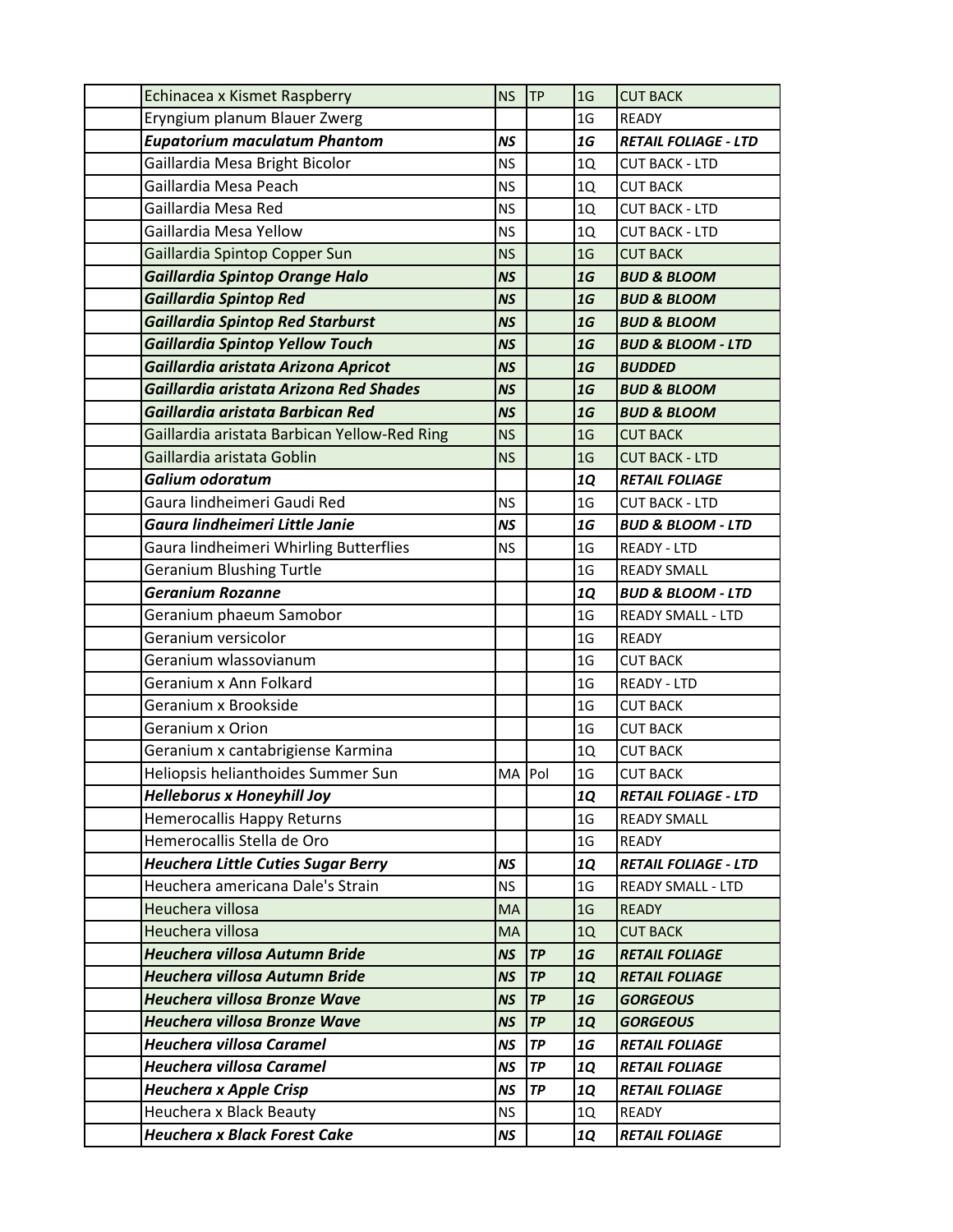| Heuchera x Black Taffeta             | <b>NS</b> |           | <b>1Q</b>      | <b>RETAIL FOLIAGE - LTD</b> |
|--------------------------------------|-----------|-----------|----------------|-----------------------------|
| <b>Heuchera x Cajun Fire</b>         | <b>NS</b> |           | <b>1Q</b>      | <b>RETAIL FOLIAGE - LTD</b> |
| <b>Heuchera x Champagne</b>          | <b>NS</b> |           | <b>1Q</b>      | <b>RETAIL FOLIAGE</b>       |
| <b>Heuchera x Cherry Cola</b>        | <b>NS</b> |           | <b>1Q</b>      | <b>RETAIL FOLIAGE - LTD</b> |
| Heuchera x Chocolate Ruffles         | <b>NS</b> |           | 1 <sub>G</sub> | <b>READY</b>                |
| Heuchera x Citronelle                | <b>NS</b> | <b>TP</b> | 1 <sub>G</sub> | <b>READY - LTD</b>          |
| Heuchera x Delta Dawn                | <b>NS</b> |           | 1 <sub>G</sub> | <b>READY SMALL</b>          |
| Heuchera x Electra                   | <b>NS</b> |           | 1 <sub>G</sub> | <b>READY SMALL</b>          |
| Heuchera x Electric Lime             | <b>NS</b> |           | 1Q             | <b>CUT BACK</b>             |
| Heuchera x Fire Chief                | <b>NS</b> |           | 1 <sub>G</sub> | <b>READY SMALL</b>          |
| <b>Heuchera x Frosted Violet</b>     | <b>NS</b> | <b>TP</b> | 1G             | <b>RETAIL FOLIAGE</b>       |
| Heuchera x Grape Soda                | <b>NS</b> |           | <b>1Q</b>      | <b>GORGEOUS</b>             |
| Heuchera x Lime Marmalade            | <b>NS</b> |           | 1 <sub>G</sub> | <b>READY SMALL</b>          |
| Heuchera x Mahogany                  | <b>NS</b> |           | 1 <sub>G</sub> | <b>READY SMALL</b>          |
| Heuchera x Marmalade                 | <b>NS</b> |           | 1 <sub>G</sub> | <b>READY SMALL</b>          |
| <b>Heuchera x Midnight Rose</b>      | <b>NS</b> |           | <b>1Q</b>      | <b>RETAIL FOLIAGE - LTD</b> |
| Heuchera x Obsidian                  | <b>NS</b> |           | 1 <sub>G</sub> | <b>READY</b>                |
| Heuchera x Obsidian                  | <b>NS</b> |           | 1Q             | <b>READY</b>                |
| Heuchera x Paprika                   | <b>NS</b> |           | 1 <sub>G</sub> | <b>READY SMALL</b>          |
| Heuchera x Paris                     | <b>NS</b> |           | 1 <sub>G</sub> | <b>READY SMALL</b>          |
| Heuchera x Peppermint Spice          | <b>NS</b> |           | 1 <sub>G</sub> | <b>READY SMALL</b>          |
| <b>Heuchera x Plum Pudding</b>       | <b>NS</b> | <b>TP</b> | 1G             | <b>RETAIL FOLIAGE</b>       |
| Heuchera x Plum Pudding              | <b>NS</b> | <b>TP</b> | 1Q             | <b>CUT BACK</b>             |
| Heuchera x Rio                       | <b>NS</b> |           | 1 <sub>G</sub> | <b>READY SMALL</b>          |
| Heuchera x Silver Scrolls            | <b>NS</b> |           | 1 <sub>G</sub> | <b>READY</b>                |
| <b>Heuchera x Southern Comfort</b>   | <b>NS</b> | <b>TP</b> | 1G             | <b>RETAIL FOLIAGE</b>       |
| Heuchera x villosa Stainless Steel   | <b>NS</b> |           | 1 <sub>G</sub> | <b>READY</b>                |
| <b>Heucherella x Solar Eclipse</b>   | <b>NS</b> |           | 1G             | <b>RETAIL FOLIAGE</b>       |
| Heucherella x Sweet Tea              | <b>NS</b> |           | 1 <sub>G</sub> | <b>READY SMALL</b>          |
| Hosta Earth Angel                    |           |           | 1 <sub>G</sub> | <b>READY</b>                |
| <b>Hosta Great Expectations</b>      |           |           | 1 <sub>G</sub> | <b>READY SMALL - LTD</b>    |
| <b>Hosta Patriot</b>                 |           |           | <b>1Q</b>      | <b>RETAIL FOLIAGE</b>       |
| <b>Hosta Royal Standard</b>          |           |           | 1G             | <b>RETAIL FOLIAGE</b>       |
| <b>Hosta Sum and Substance</b>       |           |           | 1G             | <b>RETAIL FOLIAGE</b>       |
| Hosta sieboldiana Elegans            |           |           | 1G             | <b>RETAIL FOLIAGE</b>       |
| Iris cristata                        | MA        |           | 1Q             | <b>READY - LTD</b>          |
| <b>Iris cristata Tennessee White</b> | <b>NS</b> |           | <b>1Q</b>      | <b>RETAIL FOLIAGE</b>       |
| Iris sibirica Caesar's Brother       |           |           | 1 <sub>G</sub> | <b>READY SMALL</b>          |
| Lamium maculatum Beacon Silver       |           |           | 1 <sub>G</sub> | READY                       |
| Lamium maculatum Ghost               |           |           | 1 <sub>G</sub> | <b>CUT BACK</b>             |
| Lamium maculatum Orchid Frost        |           |           | 1 <sub>G</sub> | <b>READY SMALL</b>          |
| Lamium maculatum Pink Pewter         |           |           | 1 <sub>G</sub> | <b>CUT BACK</b>             |
| Lamium maculatum Purple Dragon       |           |           | 1 <sub>G</sub> | <b>CUT BACK - LTD</b>       |
| Lamium maculatum Red Nancy           |           |           | 1Q             | <b>CUT BACK</b>             |
| Lamium maculatum Shell Pink          |           |           | 1Q             | <b>CUT BACK</b>             |
| Lamium maculatum White Nancy         |           |           | 1Q             | <b>CUT BACK</b>             |
| Lavandula angustifolia Hidcote       |           |           | 1Q             | <b>BUDDED</b>               |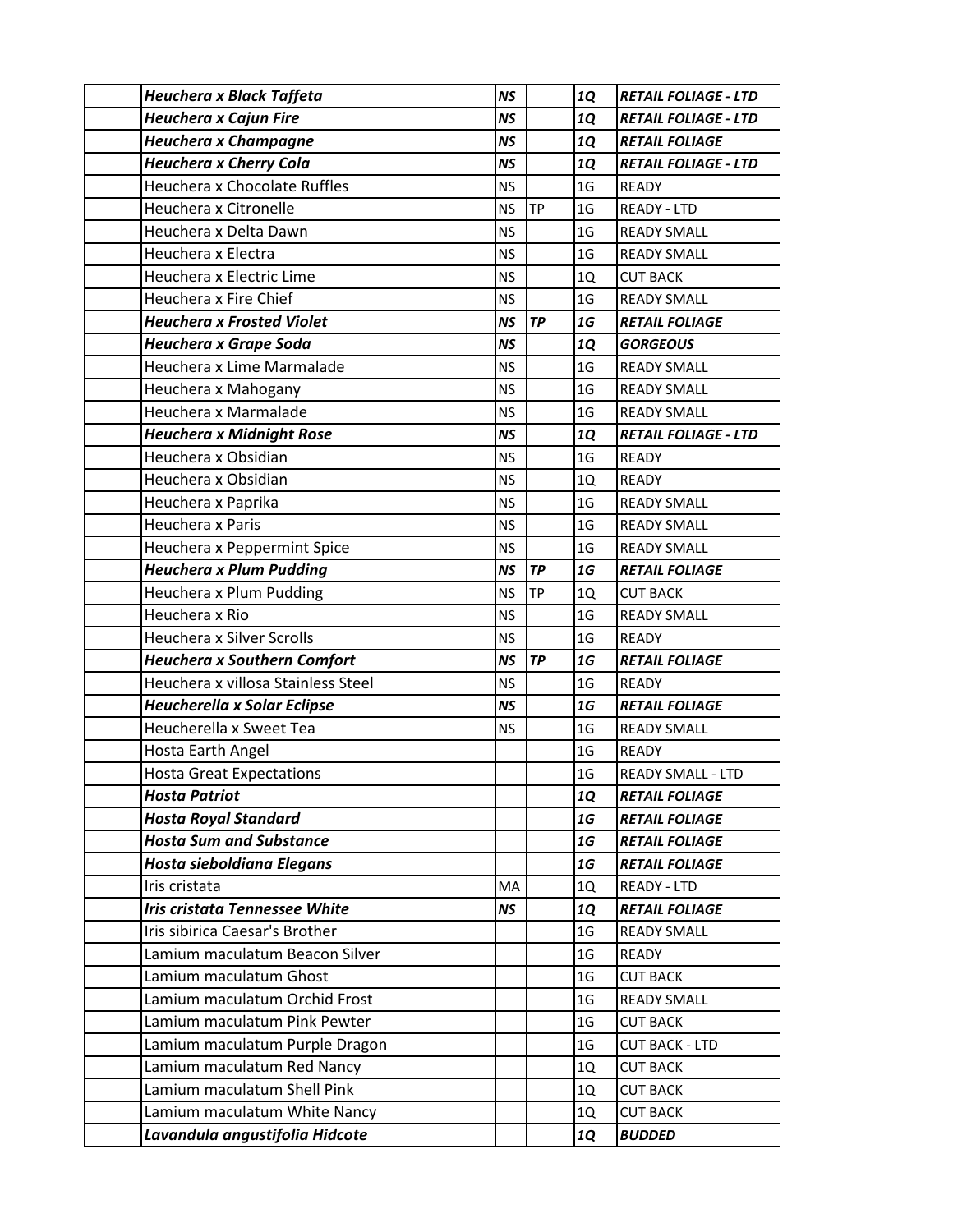| Lavandula angustifolia Munstead           |           |           | <b>1Q</b>       | <b>RETAIL FOLIAGE</b>        |
|-------------------------------------------|-----------|-----------|-----------------|------------------------------|
| Lavandula intermedia Phenomenal           |           |           | 1 <sub>G</sub>  | <b>READY</b>                 |
| Lavandula intermedia Phenomenal           |           |           | <b>1Q</b>       | <b>RETAIL FOLIAGE</b>        |
| Lavandula intermedia Provence             |           |           | 1G              | <b>RETAIL FOLIAGE</b>        |
| Lavandula intermedia Provence             |           |           | <b>1Q</b>       | <b>RETAIL FOLIAGE</b>        |
| Lavandula intermedia Sensational!         |           |           | 1Q              | <b>READY</b>                 |
| Leucanthemum x superbum Adorable          |           |           | <b>1Q</b>       | <b>BUDDED</b>                |
| Leucanthemum x superbum Becky             |           |           | 1 <sub>G</sub>  | <b>CUT BACK - LTD</b>        |
| Leucanthemum x superbum Crazy Daisy       |           |           | 1 <sub>G</sub>  | <b>CUT BACK - LTD</b>        |
| Leucanthemum x superbum Crazy Daisy       |           |           | <b>1Q</b>       | <b>BUD &amp; BLOOM - LTD</b> |
| Leucanthemum x superbum Gold Finch        |           |           | 1G              | <b>BUD &amp; BLOOM - LTD</b> |
| Leucanthemum x superbum Gold Finch        |           |           | 1Q              | <b>READY - LTD</b>           |
| Leucanthemum x superbum Macaroon          |           |           | <b>1Q</b>       | <b>BUD &amp; BLOOM</b>       |
| Leucanthemum x superbum Snow Cap          |           |           | 1G              | <b>BUD &amp; BLOOM</b>       |
| Leucanthemum x superbum Snow Cap          |           |           | <b>1Q</b>       | <b>BUD &amp; BLOOM</b>       |
| Leucanthemum x superbum Snow Lady         |           |           | 1 <sub>G</sub>  | <b>READY</b>                 |
| Leucanthemum x superbum Spoonful of Sugar |           |           | <b>1Q</b>       | <b>BUDDED</b>                |
| Leucanthemum x superbum Whoops-a-Daisy    |           |           | 1G              | <b>BUD &amp; BLOOM - LTD</b> |
| Liatris microcephala                      | US        | Pol       | 1 <sub>G</sub>  | <b>READY</b>                 |
| Ligularia dentata Desdemona               |           |           | 1 <sub>G</sub>  | <b>CUT BACK</b>              |
| Ligularia dentata Othello                 |           |           | 1 <sub>G</sub>  | <b>CUT BACK</b>              |
| Lobelia cardinalis                        | MA        |           | 1G              | <b>RETAIL FOLIAGE</b>        |
| Lobelia siphilitica                       | MA        |           | 1G              | <b>RETAIL FOLIAGE</b>        |
| Lobelia siphilitica                       | MA        |           | 1Q              | <b>READY SMALL - LTD</b>     |
| Monarda Raspberry Wine                    | <b>NS</b> | <b>TP</b> | 1 <sub>G</sub>  | <b>READY</b>                 |
| Monarda didyma Gardenview Scarlet         | <b>NS</b> | <b>TP</b> | 1 <sub>G</sub>  | <b>CUT BACK - LTD</b>        |
| Monarda didyma Purple Rooster             | <b>NS</b> | TP        | 1 <sub>G</sub>  | <b>CUT BACK</b>              |
| Nepeta faassenii Dropmore                 |           |           | 1 <sub>G</sub>  | <b>CUT BACK</b>              |
| Nepeta faassenii Junior Walker            |           |           | 1G              | <b>BUD &amp; BLOOM</b>       |
| Nepeta faassenii Walker's Low             |           |           | 1G              | <b>RETAIL FOLIAGE</b>        |
| Nepeta faassenii Walker's Low             |           |           | <b>1Q</b>       | <b>RETAIL FOLIAGE</b>        |
| Nepeta racemosa Blue Wonder               |           |           | 1G              | <b>BUDDED</b>                |
| Nepeta subsessilis Blue Prelude           |           |           | 1G              | <b>RETAIL FOLIAGE</b>        |
| Nepeta x Early Bird                       |           |           | 1 <sub>G</sub>  | READY - LTD                  |
| Nepeta x Six Hills Giant                  |           |           | $1\,\mathrm{G}$ | <b>CUT BACK</b>              |
| <b>Penstemon barbatus Coccineus</b>       | US        |           | 1G              | <b>RETAIL FOLIAGE</b>        |
| <b>Penstemon digitalis</b>                | <b>MA</b> | Pol       | 1G              | <b>RETAIL FOLIAGE</b>        |
| <b>Penstemon hirsutus</b>                 | <b>MA</b> | Pol       | 1G              | <b>RETAIL FOLIAGE</b>        |
| Penstemon strictus                        | <b>US</b> |           | 1 <sub>G</sub>  | <b>READY</b>                 |
| <b>Penstemon x Dark Towers</b>            | <b>NS</b> |           | 1 <sub>G</sub>  | <b>CUT BACK</b>              |
| Perovskia atriplicifolia Lacey Blue       |           |           | <b>1Q</b>       | <b>RETAIL FOLIAGE - LTD</b>  |
| Perovskia atriplicifolia Little Spire     |           |           | 1G              | <b>READY</b>                 |
| Persicaria pendula                        |           |           | 1G              | <b>BUDDED</b>                |
| Phlox divaricata Blue Moon                | <b>NS</b> |           | 1 <sub>G</sub>  | <b>CUT BACK</b>              |
| Phlox divaricata May Breeze               | <b>NS</b> |           | 1Q              | <b>CUT BACK</b>              |
| Phlox stolonifera Sherwood Purple         | <b>NS</b> | TP        | 1 <sub>G</sub>  | <b>READY</b>                 |
| Pycnanthemum incanum                      |           | MA Hbt    | 1 <sub>G</sub>  | <b>CUT BACK</b>              |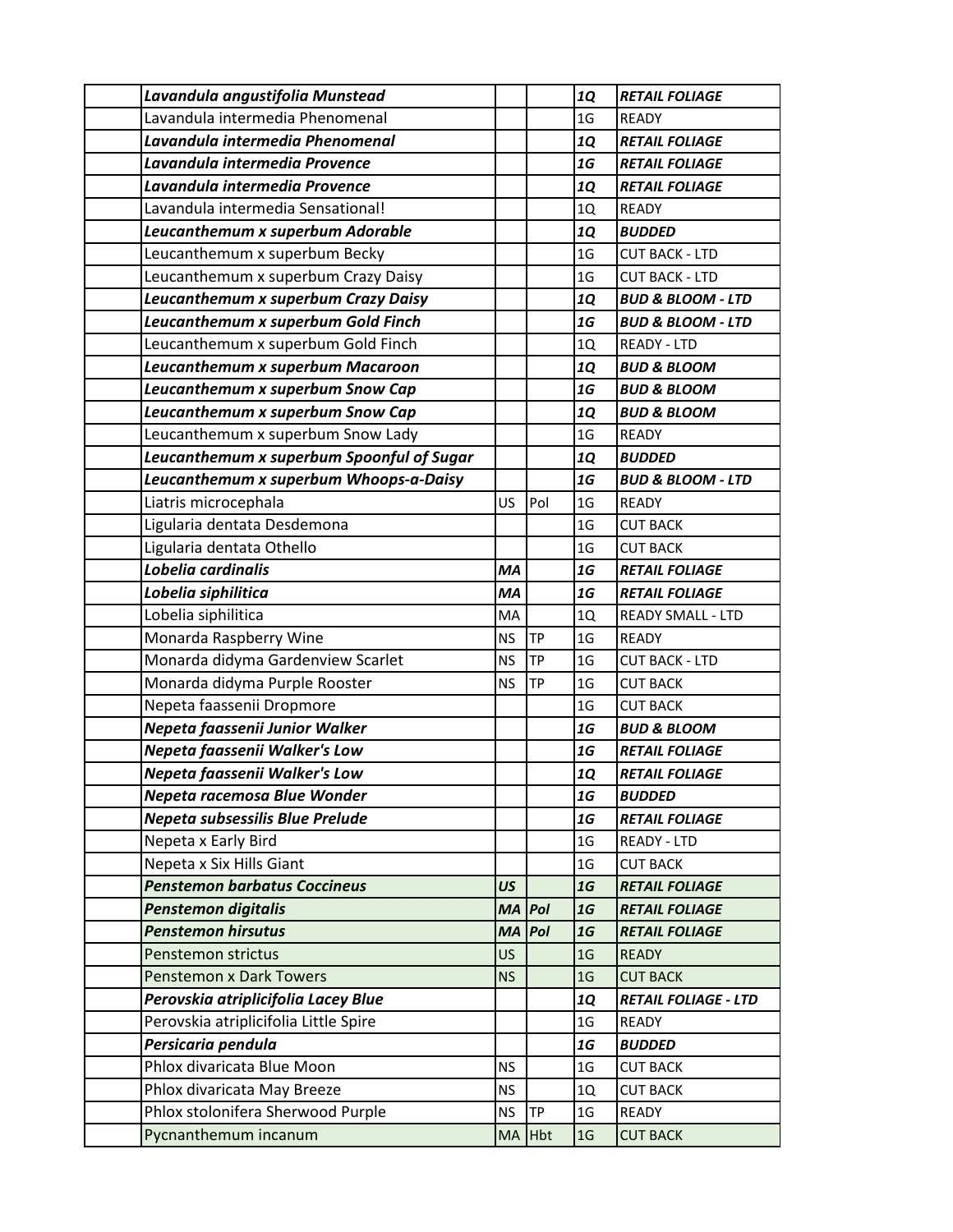| Pycnanthemum muticum                                   | MA Pol    |      | 1 <sub>G</sub> | <b>CUT BACK</b>             |
|--------------------------------------------------------|-----------|------|----------------|-----------------------------|
| <b>Pycnanthemum pilosum</b>                            | <b>MA</b> |      | 1G             | <b>BUDDED</b>               |
| Pycnanthemum tenuifolium                               | MA Hbt    |      | 1 <sub>G</sub> | <b>CUT BACK</b>             |
| Pycnanthemum virginianum                               | <b>MA</b> | Hbt  | 1G             | <b>RETAIL FOLIAGE</b>       |
| <b>Rhus aromatica Gro-Low</b>                          | <b>NS</b> |      | 1G             | <b>RETAIL FOLIAGE</b>       |
| Rudbeckia fulgida var. deamii                          | US        | Pol  | 1G             | <b>RETAIL FOLIAGE</b>       |
| Rudbeckia fulgida var. fulgida                         | MA Pol    |      | 1 <sub>G</sub> | <b>READY</b>                |
| Rudbeckia fulgida var. speciosa Viette's Little Suz NS |           |      | 1G             | <b>BUDDED</b>               |
| Rudbeckia fulgida var. sullivantii Goldsturm           | <b>NS</b> |      | 1 <sub>G</sub> | <b>READY</b>                |
| Rudbeckia fulgida var. sullivantii Goldsturm           | <b>NS</b> |      | <b>1Q</b>      | <b>RETAIL FOLIAGE</b>       |
| Rudbeckia fulgida var. sullivantii Little Goldstar     | <b>NS</b> |      | 1 <sub>G</sub> | <b>READY SMALL</b>          |
| Rudbeckia grandiflora                                  | <b>US</b> |      | 1 <sub>G</sub> | <b>READY - LTD</b>          |
| Rudbeckia hirta                                        | <b>MA</b> | Pol  | 1 <sub>G</sub> | <b>CUT BACK</b>             |
| Rudbeckia nitida Autumn Sun                            | <b>NS</b> |      | 1 <sub>G</sub> | <b>CUT BACK</b>             |
| Rudbeckia subtomentosa                                 | <b>US</b> |      | 1 <sub>G</sub> | <b>READY - LTD</b>          |
| Rudbeckia x American Gold Rush                         | <b>NS</b> |      | 1G             | <b>BUDDED - LTD</b>         |
| Sagina subulata                                        |           |      | <b>1Q</b>      | <b>RETAIL FOLIAGE - LTD</b> |
| Salvia azurea                                          | US        |      | 1G             | <b>RETAIL FOLIAGE</b>       |
| Salvia lyrata Purple Knockout                          | <b>NS</b> | Pol  | 1 <sub>G</sub> | <b>READY</b>                |
| Salvia lyrata Purple Knockout                          | <b>NS</b> | Pol  | 1Q             | READY                       |
| Salvia nemorosa Blue Hill                              |           |      | 1G             | <b>BUDDED</b>               |
| Salvia nemorosa Blue Marvel                            |           |      | 1Q             | <b>READY</b>                |
| Salvia nemorosa Caradonna                              |           |      | 1 <sub>G</sub> | <b>READY SMALL</b>          |
| Salvia nemorosa Caramia                                |           |      | 1 <sub>G</sub> | <b>CUT BACK</b>             |
| Salvia nemorosa East Friesland                         |           |      | 1 <sub>G</sub> | <b>READY SMALL</b>          |
| Salvia nemorosa East Friesland                         |           |      | 1Q             | <b>CUT BACK</b>             |
| Salvia nemorosa Marcus                                 |           |      | 1 <sub>G</sub> | <b>CUT BACK</b>             |
| Salvia nemorosa May Night                              |           |      | 1 <sub>G</sub> | <b>CUT BACK</b>             |
| Salvia nemorosa May Night                              |           |      | 1Q             | <b>CUT BACK</b>             |
| Salvia nemorosa Midnight Rose                          |           |      | 1Q             | <b>CUT BACK</b>             |
| Salvia nemorosa Rose Marvel                            |           |      | 1 <sub>G</sub> | <b>CUT BACK - LTD</b>       |
| Salvia nemorosa Sallyrosa April Night                  |           |      | $1\,\rm{G}$    | <b>CUT BACK - LTD</b>       |
| Salvia nemorosa Sky Blue Marvel                        |           |      | 1Q             | <b>READY</b>                |
| <b>Salvia nemorosa Snow Hill</b>                       |           |      | 1G             | <b>BUDDED</b>               |
| Sanguisorba obtusa                                     |           |      | 1G             | <b>BUD &amp; BLOOM</b>      |
| Sanguisorba obtusa Alba                                |           |      | 1 <sub>G</sub> | <b>READY</b>                |
| Scabiosa columbaria Blue Note                          |           |      | 1Q             | <b>CUT BACK - LTD</b>       |
| Scabiosa columbaria Butterfly Blue                     |           |      | 1Q             | <b>CUT BACK - LTD</b>       |
| Scabiosa columbaria Pink Mist                          |           |      | 1 <sub>G</sub> | <b>CUT BACK - LTD</b>       |
| Scabiosa columbaria Pink Mist                          |           |      | 1Q             | <b>CUT BACK - LTD</b>       |
| Solidago rugosa Fireworks                              | <b>NS</b> |      | 1 <sub>G</sub> | READY                       |
| Solidago sphacelata Golden Fleece                      | <b>NS</b> | MtCC | 1 <sub>G</sub> | <b>READY</b>                |
| <b>Stachys monieri Hummelo</b>                         |           |      | 1G             | <b>RETAIL FOLIAGE</b>       |
| <b>Thyme Elfin</b>                                     |           |      | <b>1Q</b>      | <b>RETAIL FOLIAGE</b>       |
| Thyme Pink Chintz                                      |           |      | 1Q             | <b>CUT BACK</b>             |
| <b>Thyme Red Creeping</b>                              |           |      | 1Q             | <b>CUT BACK - LTD</b>       |
| <b>Thyme White Creeping</b>                            |           |      | 1Q             | <b>BUD &amp; BLOOM</b>      |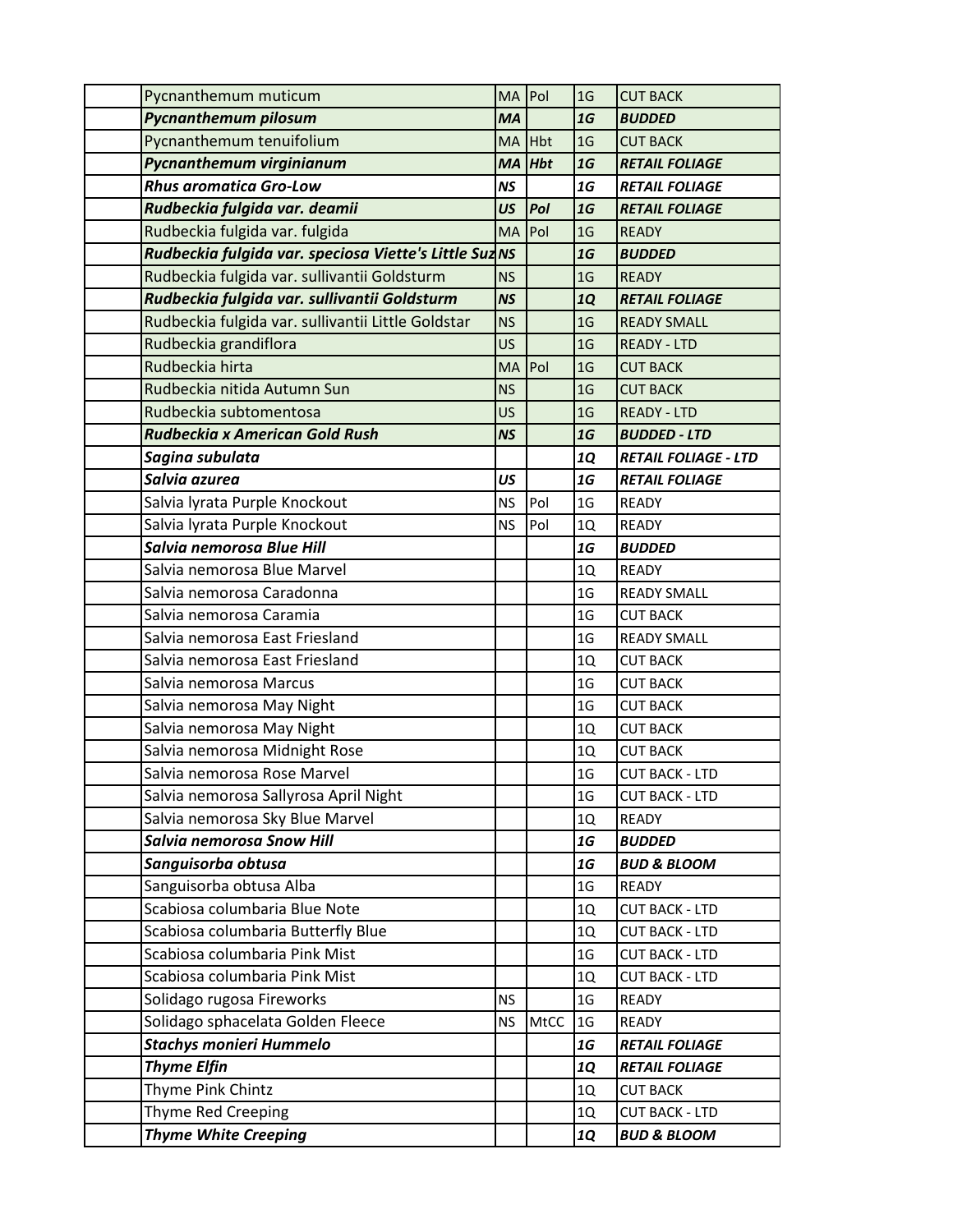| Thyme Woolly                                |           | 1Q             | <b>CUT BACK</b>              |
|---------------------------------------------|-----------|----------------|------------------------------|
| Tradescantia x Concord Grape                | <b>NS</b> | 1 <sub>G</sub> | <b>READY</b>                 |
| Verbascum x Dark Eyes                       |           | 1 <sub>G</sub> | <b>READY SMALL</b>           |
| Verbascum x Honey Dijon                     |           | 1 <sub>G</sub> | <b>READY SMALL</b>           |
| Verbascum x Plum Smokey                     |           | 1 <sub>G</sub> | <b>READY SMALL</b>           |
| Verbascum x Royalty                         |           | 1 <sub>G</sub> | <b>READY SMALL - LTD</b>     |
| <b>Verbena Homestead Purple</b>             | <b>NS</b> | 1G             | <b>BUDDED</b>                |
| Verbena bonariensis                         |           | 1G             | <b>BUD &amp; BLOOM - LTD</b> |
| Verbena bonariensis                         |           | <b>1Q</b>      | <b>BUD &amp; BLOOM - LTD</b> |
| Verbena bonariensis Lollypop                |           | 1G             | <b>BUD &amp; BLOOM</b>       |
| Verbena bonariensis Lollypop                |           | <b>1Q</b>      | <b>BUD &amp; BLOOM</b>       |
| Vernonia lettermannii Iron Butterfly        | <b>NS</b> | 1 <sub>G</sub> | <b>READY - LTD</b>           |
| Vernonia x Summer's Swan Song               | <b>NS</b> | 1G             | <b>RETAIL FOLIAGE</b>        |
| Veronica Lavender Lightsaber                |           | 1 <sub>G</sub> | <b>READY - LTD</b>           |
| <b>Veronica Royal Rembrandt</b>             |           | 1G             | <b>BUD &amp; BLOOM - LTD</b> |
| Veronica peduncularis Georgia Blue          |           | 1 <sub>G</sub> | <b>CUT BACK - LTD</b>        |
| Veronica spicata Royal Candles              |           | 1G             | <b>RETAIL FOLIAGE</b>        |
| Veronicastrum virginicum Album              | <b>NS</b> | 1G             | <b>BUDDED - LTD</b>          |
| <b>Veronicastrum virginicum Fascination</b> | <b>NS</b> | 1G             | <b>BUD &amp; BLOOM - LTD</b> |
|                                             |           |                |                              |
| <b>Grasses</b>                              |           |                |                              |
| Acorus americanus                           | MA        | 1 <sub>G</sub> | <b>CUT BACK</b>              |
| Andropogon Dancing Wind                     | <b>NS</b> | 1 <sub>G</sub> | <b>READY SMALL - LTD</b>     |
| Andropogon Rain Dance                       | <b>NS</b> | 1 <sub>G</sub> | <b>READY - LTD</b>           |
| Andropogon virginicus                       | MA        | 1 <sub>G</sub> | <b>ALMOST READY</b>          |
| Bouteloua gracilis                          | MA        | 1Q             | <b>READY - LTD</b>           |
| Bouteloua gracilis Blonde Ambition          | <b>NS</b> | 1 <sub>G</sub> | <b>READY - LTD</b>           |
| Calamagrostis acutiflora Karl Foerster      |           | 1G             | <b>RETAIL FOLIAGE</b>        |
| Calamagrostis brachytricha                  |           | 1 <sub>G</sub> | <b>CUT BACK</b>              |
| Calamagrostis x acutiflora Hello Spring     |           | 1 <sub>G</sub> | <b>CUT BACK</b>              |
| Carex appalachica                           | MA        | <b>1Q</b>      | <b>RETAIL FOLIAGE</b>        |
| Carex bromoides                             | MA        | 1G             | <b>CUT BACK - LTD</b>        |
| Carex dolichostachya Gold Fountains         |           | 1 <sub>G</sub> | READY                        |
| Carex morrowii Ice Dance                    |           | 1 <sub>G</sub> | <b>READY SMALL</b>           |
| Carex morrowii Ice Dance                    |           | 1Q             | <b>READY</b>                 |
| Carex morrowii Silver Sceptre               |           | 1 <sub>G</sub> | <b>READY - LTD</b>           |
| Carex morrowii Silver Sceptre               |           | 1Q             | <b>READY</b>                 |
| <b>Carex oshimensis Evercolor Everest</b>   |           | <b>1Q</b>      | <b>RETAIL FOLIAGE</b>        |
| <b>Carex oshimensis Evercolor Everlime</b>  |           | <b>1Q</b>      | <b>RETAIL FOLIAGE</b>        |
| <b>Carex oshimensis Evercolor Eversheen</b> |           | <b>1Q</b>      | <b>RETAIL FOLIAGE</b>        |
| Carex pensylvanica                          | MA Hbt    | 1Q             | <b>READY</b>                 |
| Carex rosea                                 | MA        | 1G             | <b>CUT BACK - LTD</b>        |
| <b>Eragrostis spectabilis</b>               | MA        | 1G             | <b>RETAIL FOLIAGE</b>        |
| Hakonechloa macra                           |           | 1 <sub>G</sub> | READY - LTD                  |
| Hakonechloa macra Aureola                   |           | 1G             | <b>RETAIL FOLIAGE</b>        |
| Juncus effusus                              | MA Hbt    | 1 <sub>G</sub> | READY                        |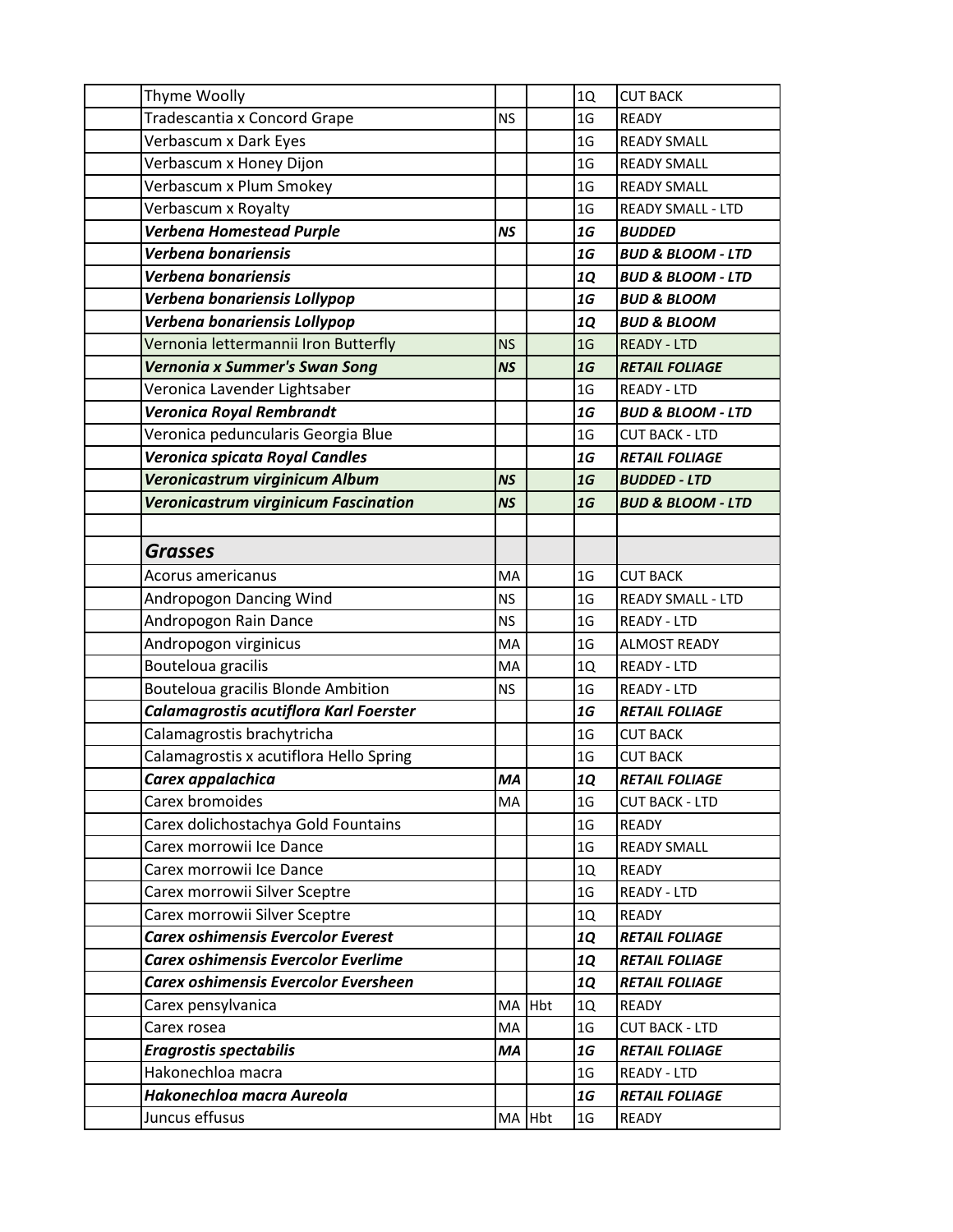| Juncus effusus                        | <b>MA</b> | <b>Hbt</b> | 1Q             | <b>READY</b>              |
|---------------------------------------|-----------|------------|----------------|---------------------------|
| Panicum virgatum                      | MA        | <b>Hbt</b> | 1G             | <b>READY</b>              |
| <b>Stipa tenuissima Pony Tails</b>    | <b>NS</b> |            | 1G             | <b>RETAIL FOLIAGE</b>     |
| Stipa tenuissima Pony Tails           | <b>NS</b> |            | 1Q             | <b>RETAIL FOLIAGE</b>     |
|                                       |           |            |                |                           |
| <b>Liriope and Ophiopogon</b>         |           |            |                |                           |
| Liriope Variegata                     |           |            | 1 <sub>G</sub> | <b>READY</b>              |
| Liriope Variegata                     |           |            | 4"             | <b>ADVANCE ORDER ONLY</b> |
| Liriope muscari Big Blue              |           |            | 1G             | <b>READY</b>              |
| Liriope muscari Big Blue              |           |            | 4"             | <b>READY</b>              |
| Liriope muscari Royal Purple          |           |            | 1G             | <b>READY</b>              |
| Liriope muscari Royal Purple          |           |            | 4"             | <b>READY - LTD</b>        |
| Liriope spicata                       |           |            | 1G             | <b>READY - LTD</b>        |
| Liriope spicata                       |           |            | 4"             | <b>READY</b>              |
| Ophiopogon japonicus                  |           |            | 4"             | <b>READY</b>              |
| Ophiopogon japonicus Nanus            |           |            | 4"             | <b>READY</b>              |
|                                       |           |            |                |                           |
| <b>SAF VEGGIES</b>                    |           |            |                |                           |
| Sweet Potato Treasure Island Kaukura  |           | <b>FsR</b> | 1G             | <b>CUT BACK</b>           |
| Sweet Potato Treasure Island Kaukura  |           | <b>FsR</b> | 1Q             | <b>CUT BACK</b>           |
| Sweet Potato Treasure Island Makatea  |           | <b>FsR</b> | 1 <sub>G</sub> | <b>CUT BACK</b>           |
| Sweet Potato Treasure Island Manihi   |           | <b>FsR</b> | 1 <sub>G</sub> | <b>CUT BACK</b>           |
| Sweet Potato Treasure Island Tatakoto |           | FsR        | 1 <sub>G</sub> | <b>CUT BACK</b>           |
| Sweet Potato Treasure Island Tatakoto |           | FsR        | 1Q             | <b>CUT BACK</b>           |